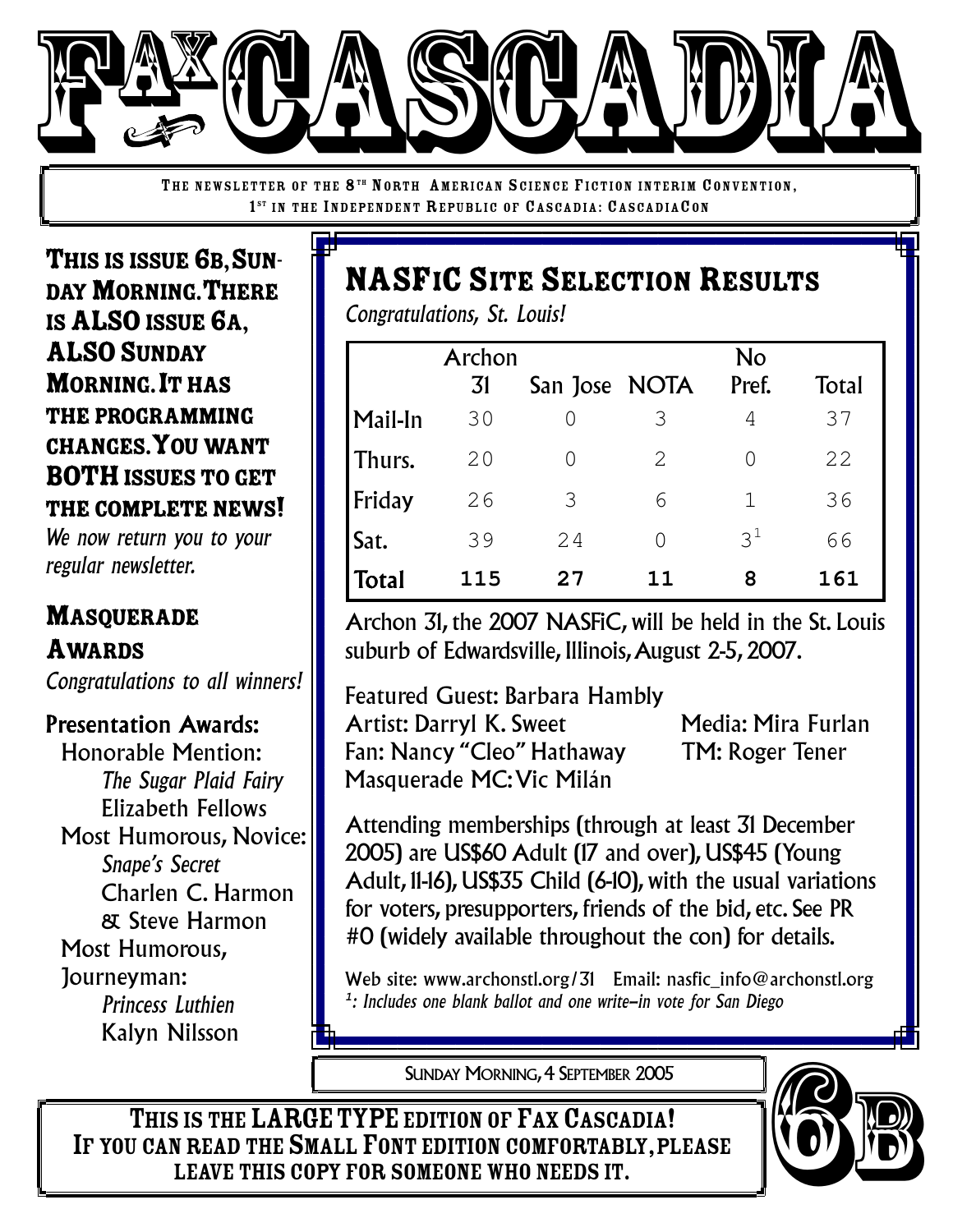Most Dramatic, Journeyman: *A Dark Shadows Fairy Tale* Laura Rieschiek & Mark Rieschiek Best Recreation, Journeyman: *The Huntress* Rogue (Erik Prill)

### Workmanship Awards:

Judge's Choice for Use of Materials: *S.T.O.A.T.*, Mike DuQuette Best Novice: *The Sugar Plaid Fairy* Elizabeth Fellows Best Journeyman: *A Dark Shadows Fairy Tale* Laura Rieschiek & Mark Rieschiek

### Best in Show:

*Wizard & Roo* Suelyn Taylor & Kristopher Taylor

### **STANDLEE ACQUITTED** ONALLCHARGES

*Fannish Court makes Baby Jesus cry*

Captain Kevin Standlee of the WSFS Armadillo was acquitted on all charges pertaining to that vessel's hijacking by space pirates of the Plotka Cabal.The court ruled that it was "all Seth's fault."

During the course of the inquiry, the audience and participants donated US\$100 for hurricane Katrina disaster relief. Colonel Gallaher will forward the donations to the American Red Cross.

# **CHEAP PROTEIN FOR PROLES!**

*Sorta*

Denny's, near Happy Teriyaki.You *can* get breakfast all day, which is very good. But at 1PM, service was very slow; the couple next to me waited half an hour to be served.Also, I wanted a cheese omelet and hash browns but my server had to write it down as "ham and cheese" because that was the Denny's combination. *(Lt. Ursula Bear, for Dantique Fielding)*

### **OVERHEARD**

#### *Allegedly*

"Have you ever been to my house?" "Yes, I killed the chicken!" (In Radisson Hospitality)

"...Interthyngye 3…" -Vince Docherty. (Later, he was heard to refer to "Interthyngye one through five")

"That's what makes it fun, like dental work!"

(at LACon IV party)

"The photocopier is Buddhist, in its fivefold path."

(in FaxCascadia suite)